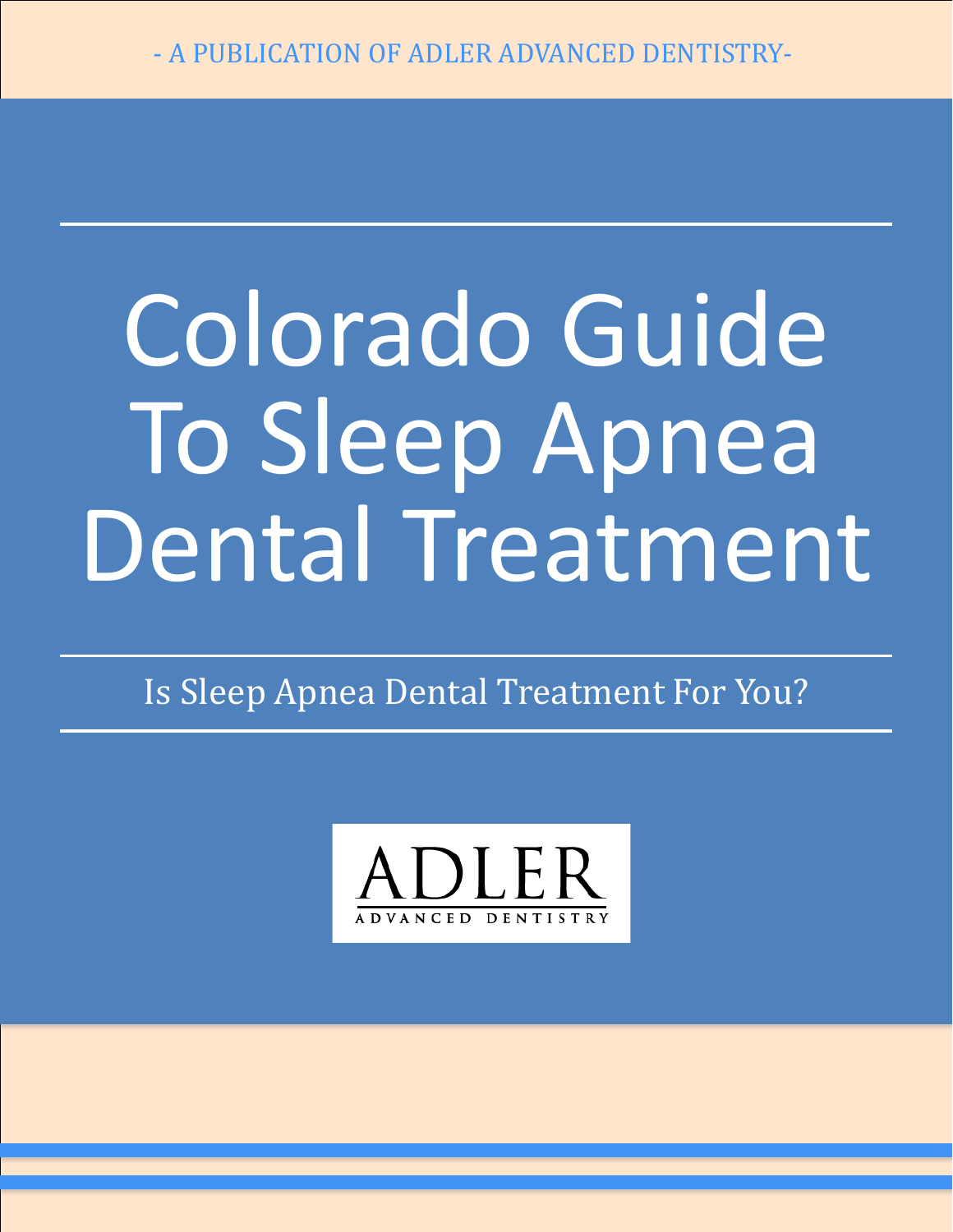#### TABLE OF CONTENTS

Colorado Guide to Sleep Apnea Dental Treatment

3 About Sleep Apnea

4 In-Home Sleep Study (Medibyte Jr.)

5 Evaluation & Treatment

6 MicrO<sub>2</sub> Oral Appliance

7 What Our Patients Say

> 8 Dr. Michael Adler



2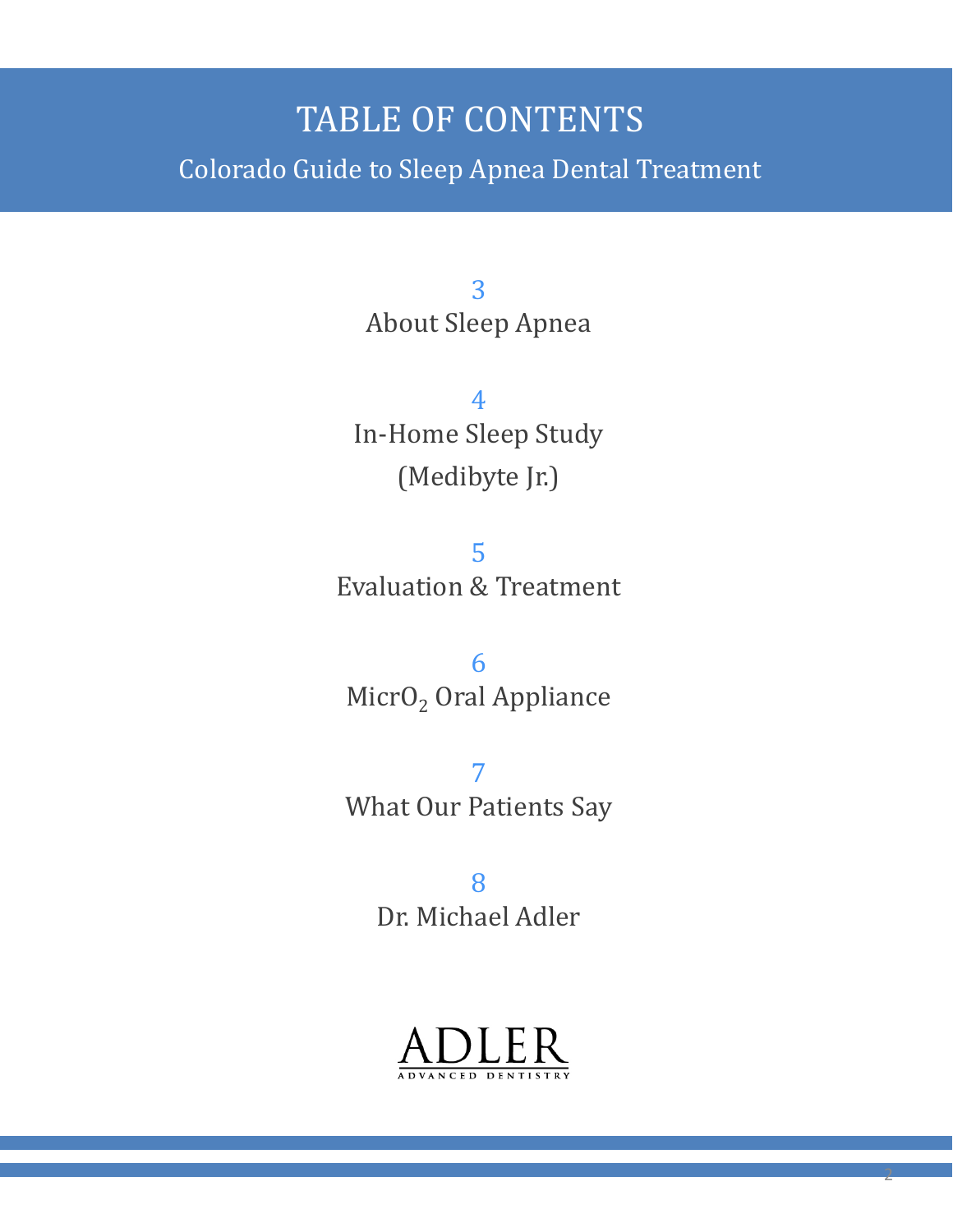

#### Introduction About Sleep Apnea

Sleep apnea is a disorder that occurs during sleep when the airway becomes completely blocked and breathing stops. When the brain detects the lack of oxygen, it prompts a momentary arousal to breathe. Sometimes snoring can be a symptom of sleep apnea, but a person can also be completely unaware they suffer from this condition.

The most common treatment for sleep apnea is a CPAP — or Continuous Positive Airway Pressure — machine. This machine is effective in alleviating the dangerous breathing pattern, but many patients are uncomfortable being hooked up to a machine all night and compliance is low.

We take a different approach.



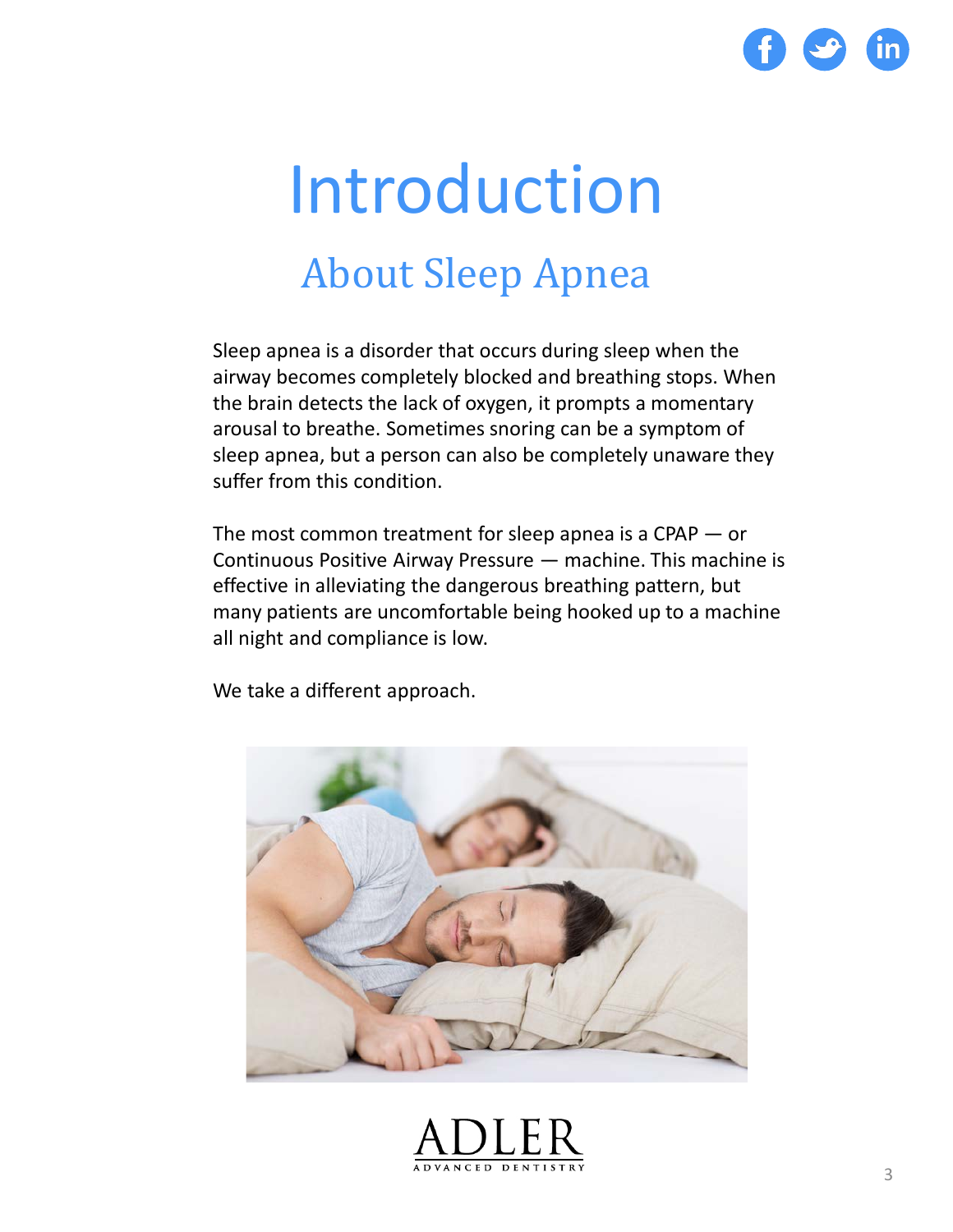

### In-Home Sleep Study

We use an at home sleep-wearable device called the Medibyte Jr. (kit pictured below), to conduct a sleep study in the comfort of your own home.

Medibyte Jr. allows us to gather information on whether or not you may be a candidate for the MicrO<sub>2</sub> appliance (pictured page 6).



**[Click To Watch Demo Video](http://www.adlerdentistry.com/blog/medibyte-jr-instructional-video)**

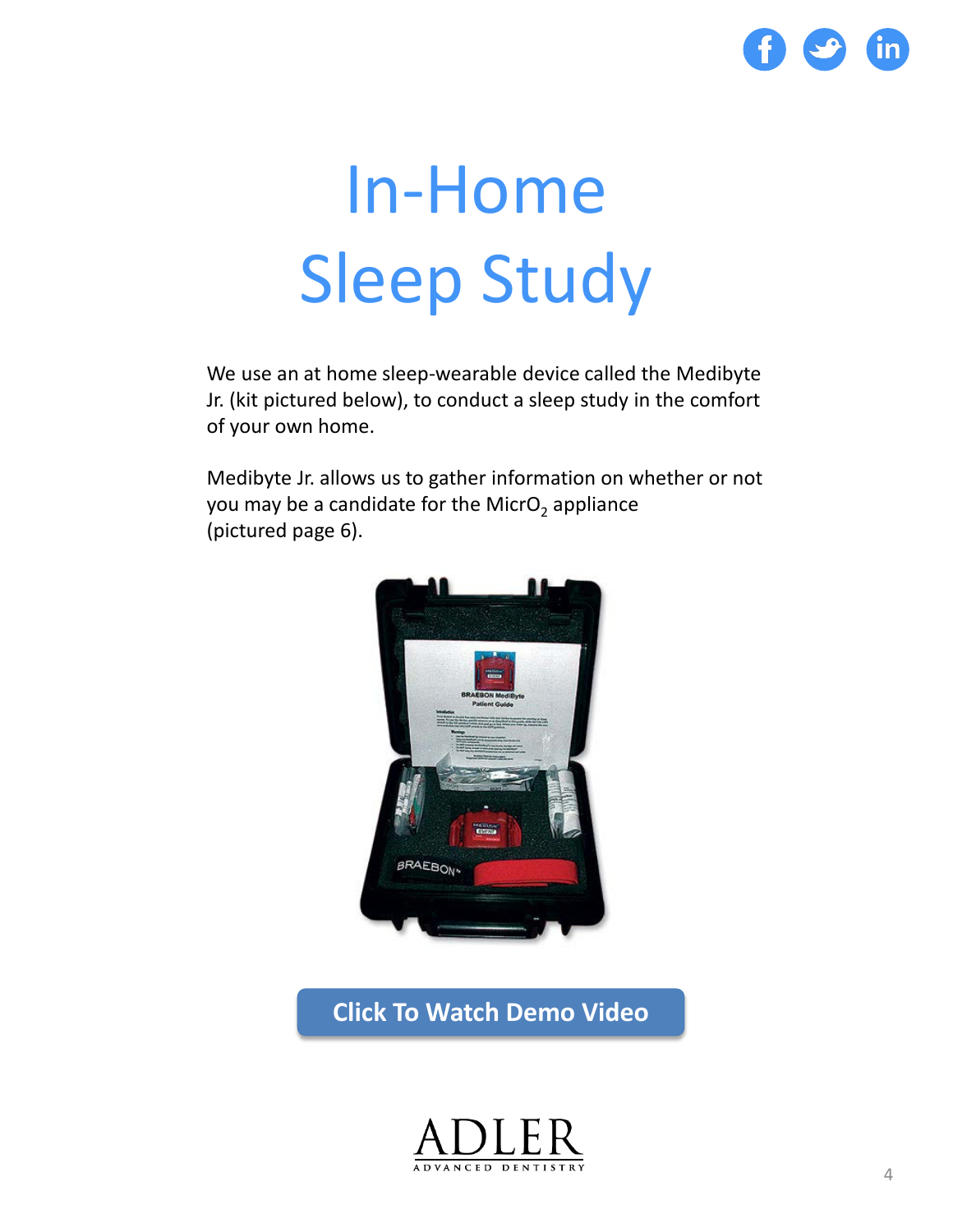

## Evaluation & Treatment

- On your first visit we will conduct a dental exam to confirm your oral health status and make sure that you are dentally appropriate for the device.
- We will set you up for an at-home sleep study with a sleepwearable, wireless physiological recorder worn around the chest. It measures blood oxygen saturation and pulse rate, airflow, respiratory effort venous volume, snoring levels, body movement and body position. Many people prefer diagnosing their sleep pattern by sleeping in their normal environment.
- You drop off the recorder and we transfer the data to a team of sleep specialists who help us interpret the severity of sleep apnea.
- Based on the diagnosis, we will have you back in to take the dental impressions required in order to make you a MicrO<sub>2</sub> appliance.
- Once your custom made device is ready, we will show you how to properly use and care for it.
- We will conduct a follow-up sleep study, once again in your home, to determine the effectiveness of the device and to make adjustments that improve its results.

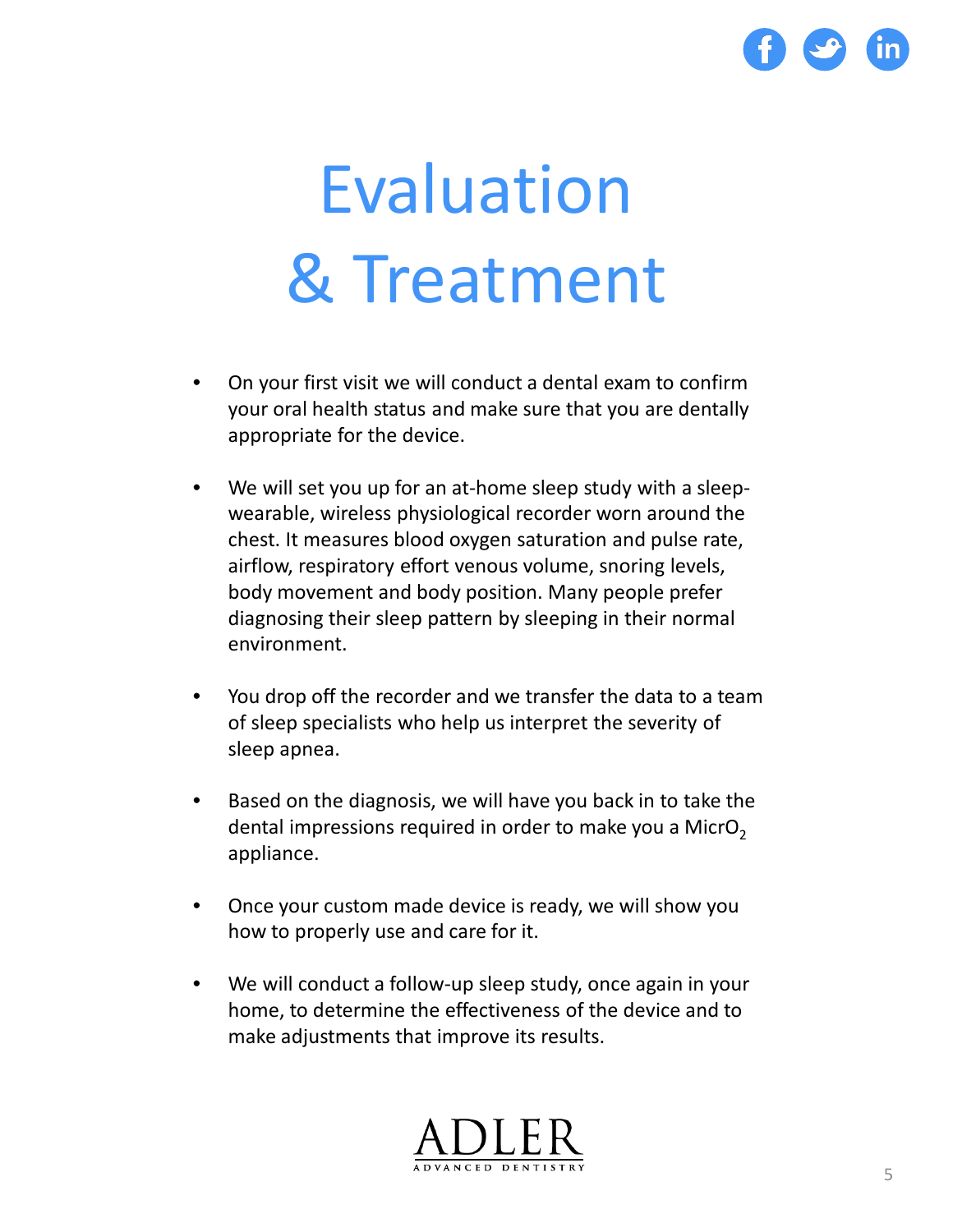

### MicrO<sub>2</sub> Oral Appliance

We offer a custom-made oral appliance  $-$  called the MicrO<sub>2</sub> appliance — to treat mild to moderate sleep apnea, while some severe cases include the assistance of a sleep physician. The adjustable device works by pulling the jaw forward in an optimal position to keep the airway properly positioned as well as in a position that keeps muscles comfortable. The appliance is comfortable because it uses the smallest amount of material possible, reducing bulkiness in the mouth.

Because we use a neuromuscular bite, the Micro II is actually beneficial for the jaw and joint physiology. Some other sleep dental appliances can undesirably change the position of your jaw over time.

The MicrO<sub>2</sub> has an exceptional level of patient acceptance and effectiveness is backed by a large body of clinical research.





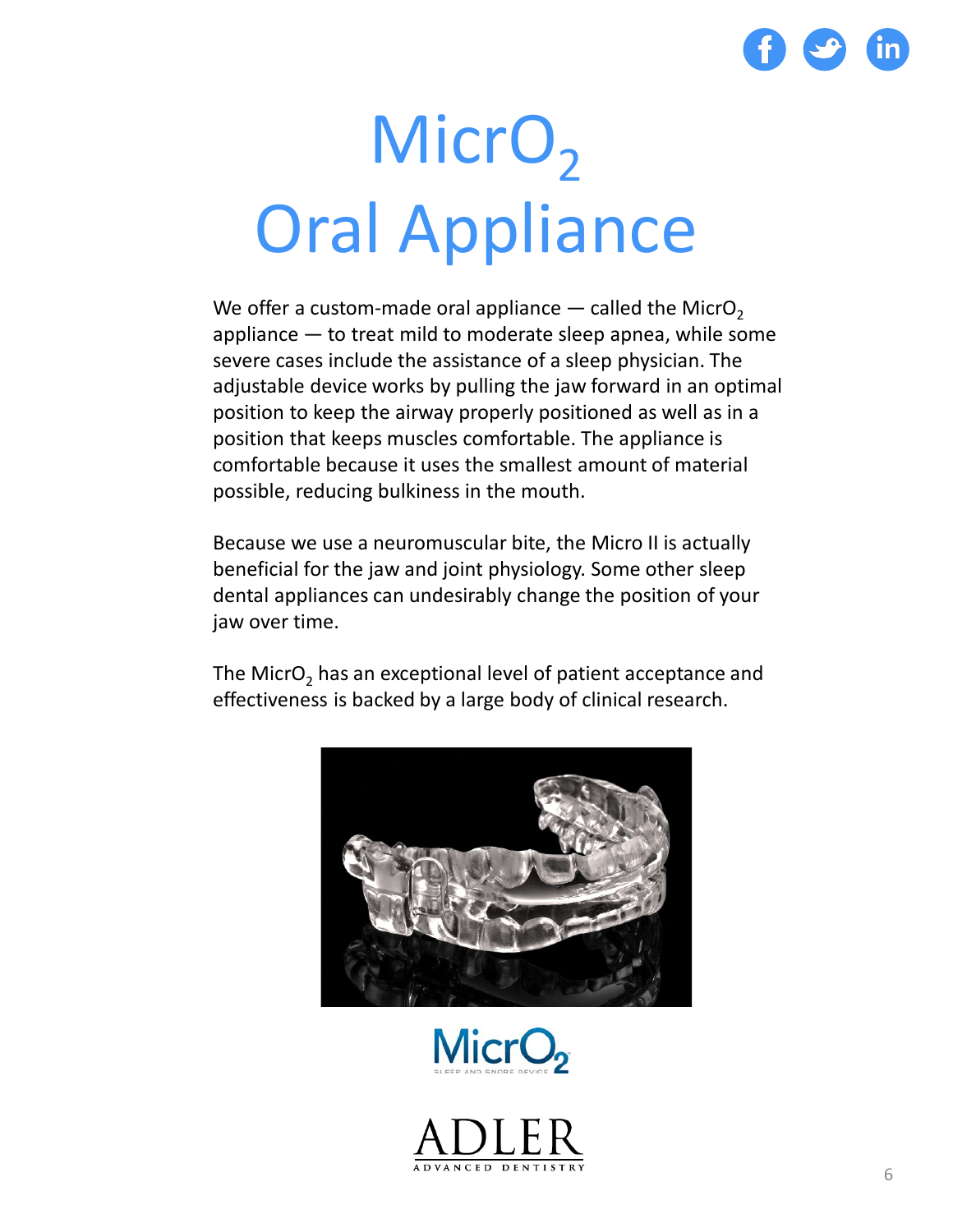

### What Our Patients Say

June 23, 2016 - "We received this card from the wife of one our guests who is being treated for snoring and sleep apnea. Since we recently delivered Bob's new appliance, she is getting better rest at night than she has for years due to the MicrO<sub>2</sub>. Her husband is also getting a great night's sleep and loves his new MicrO<sub>2</sub>. He is feeling more rested during the day and most importantly- his wife is happy!

Bob works as an air traffic controller, so sleep is of the utmost importance for him to perform at work and keep our skies safe! Bob had a mild to moderate case of obstructive sleep apnea. Unfortunately, this was not only disrupting his sleep but also the sleep of his dear wife. It really makes our day when we hear that the small things we do here at Adler Advanced Dentistry have a big impact on the lives of others."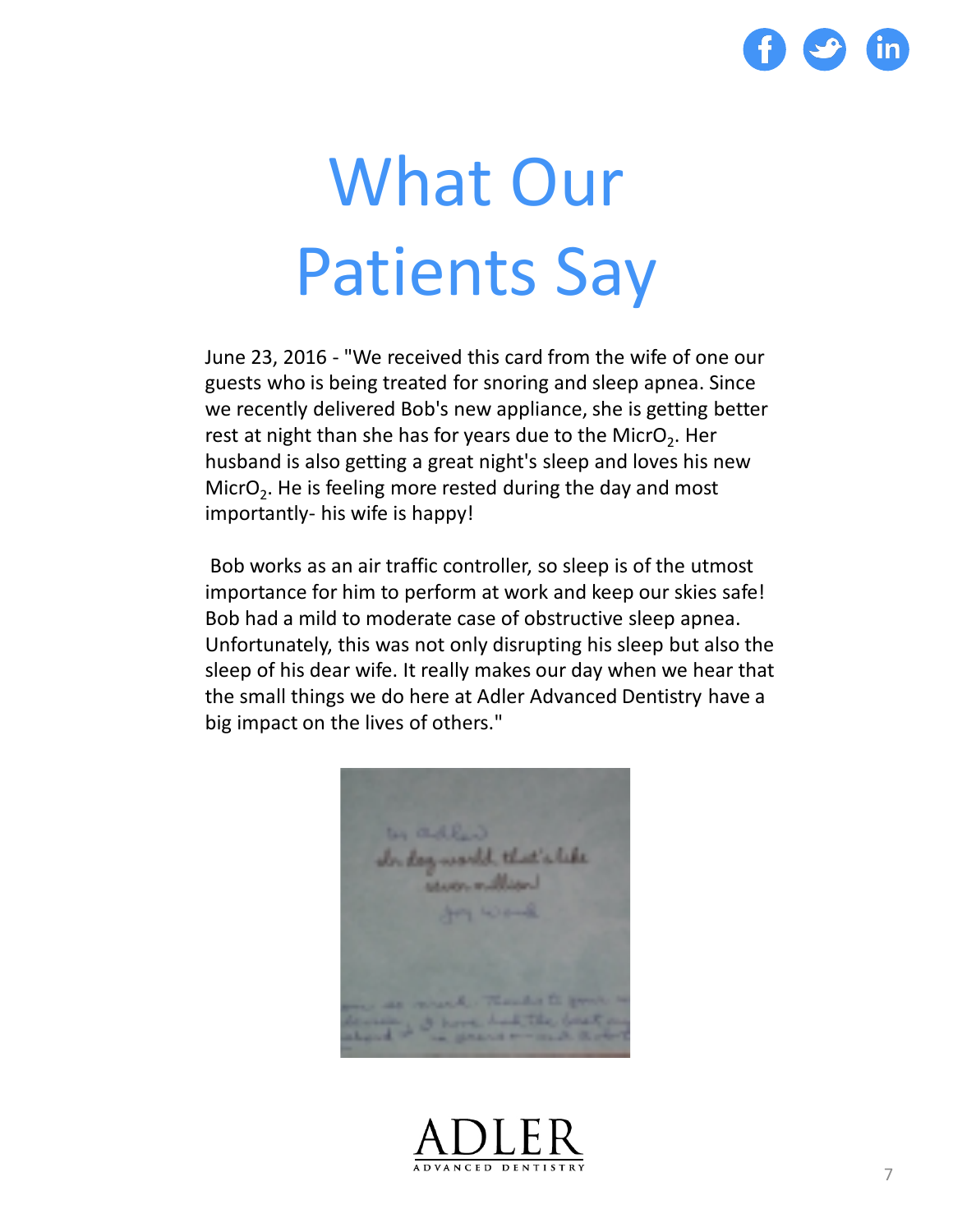

#### Dr. Michael Adler About Your Dentist

Dr. Michael Adler is pleased to bring a diverse background of academic research and life experiences to his practice. A graduate of the University of Michigan, Dr. Adler worked as a research biochemist at Stanford University prior to enrolling and completing his dental degree at Georgetown University.

Dr. Adler served as a Lieutenant in the United States Public Health Service, providing care and patient education on the Navajo Reservation. For this service, Dr. Adler was awarded a prestigious commission by Surgeon General Dr. C. Everett Koop. Dr. Adler has been in private practice since 1990.



Dr. Adler is committed to lifelong training as a way to be able to offer his patients the best dental care possible. His postgraduate training has been extensive, including studies on the topics of smile design and neuromuscular dentistry at the nationally renowned Las Vegas Institute for Advanced Dental Studies (LVI).

Dr. Adler was awarded a fellowship from the prestigious Las Vegas Institute for Advanced Dental Studies. This post-graduate learning institution provides cutting-edge training in neuromuscular and cosmetic dentistry.